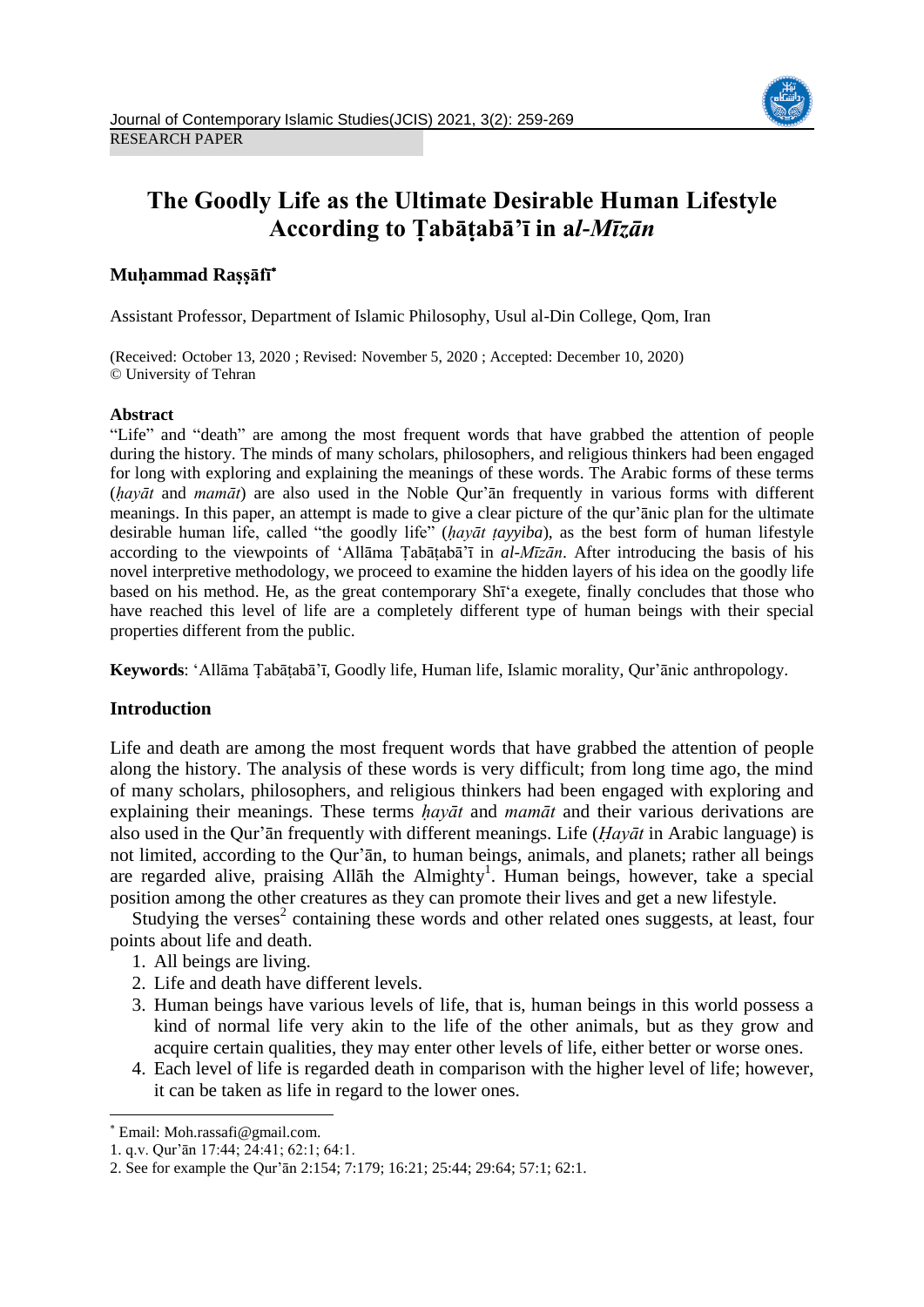These points will be illustrated in our later discussions.

#### **Different levels of life**

Spirit, as observed by Țabāṭabā'ī, is the origin and source of life. Under the Qur'ān  $58:22<sup>1</sup>$ , he says, "What can be achieved from the initial meaning of spirit in this verse is the origination of life. 'Spirit' is the origin of life from which power and intelligence is resulted." (Ṭabāṭabā'ī, 1991, vol. 19: 196-197)

As a consequence, all types of life in the world, including human life, are in the first place charged by God because He is the One who breathed into Adam a spirit of His presence (Qur'ān 15:29). Second, the more a being enjoys greater portion of spirit, the more he enjoys a higher and richer level of life. Finally we can get, by taking some other verses (e.g., Qur'ān 17:85; 97:4) into consideration, a third result, which states that all beings possess life and so they are living and praising Allāh, hence the divine spirit is present in all over the world and the level of their life is determined by the measure of the spirit each of them possess. Inanimate things, as agreed by our common sense, are not alive but the Qur'ān regards them to be alive and intelligent beings that are permanently praising God. (Qur'ān 62:1; 64:1). Therefore, the Divine Spirit has an illuminate presence in them and hence they are alive (Ṭabāṭabā'ī, 1991, vol. 13: 110; 15: 135).

Following the common sense, many Muslim scholars interpret these kinds of verses figuratively and say that the meaning of "declares the glory of Allāh" in the verse "Whatever is in the heavens and whatever is in the earth declares the glory of Allāh" (Qur'ān 62:1), is in fact something else. According to them, they are not actually praising God, but since their mode of existence denotes the existence and perfection of God, they are seemingly praising God (Fakhr Rāzī, 1999, vol. 20: 347; Zamakhsharī, 1986, vol. 2: 669 & vol. 3: 245). This problem makes some troubles in the interpretation of the verses pertaining to human life as well.

Accordingly, before going deeper into our main subject, it is necessary to have a glance at the interpretive methodology of 'Allāma Ṭabāṭabā'ī in *al-Mīzān* which paves the way for entering into his idea about human life in general and goodly life in particular.

#### *Interpretive methodology of Ṭabāṭabā'ī in al-Mīzān*

In the early years of Islam, two methods of understanding and interpreting the Qur'ān appeared.

The first one can be labeled as "exoterism" that follows only the literal meanings. The most eminent representatives of this attitude were the adherents of Ḥadīth (*ahl al-Ḥadīth*), with the directorship of Ahmad b. Hanbal. Using a strict approach to the qur'anic words and rejecting any rational mechanism, they regard the superficial meanings of the Qur'ān the most authentic ones. Therefore, in many cases, they were led to anthropomorphism (humanization of God) or corporealism (*Tajsīm*). Under this method, which is reported in various interpretative and theological texts (Ash'arī, 1980: 31; Shahristānī, 1986, vol. 1: 105 & 184), they ascribe attributes to God that imply His corporeality (Qur'ān 2:115; 20:5; 48:10; 89:22). To distinguish God from the human being, they just said that the quality of these attributes is unknown, an idea followed later by Ash'arites as well (Ash'arī, 1980: 211  $\&$  217).

Against this approach, Mu'tazila movement took place. Getting familiar with Greek philosophical schools and adopting an entirely rational approach, Mu'tazila established a method completely opposite to that of the adherents of Ḥadīth and then they made the Holy

l

<sup>1. &</sup>quot;These are whom he has strengthened with an inspiration (spirit) from him." Qur'ān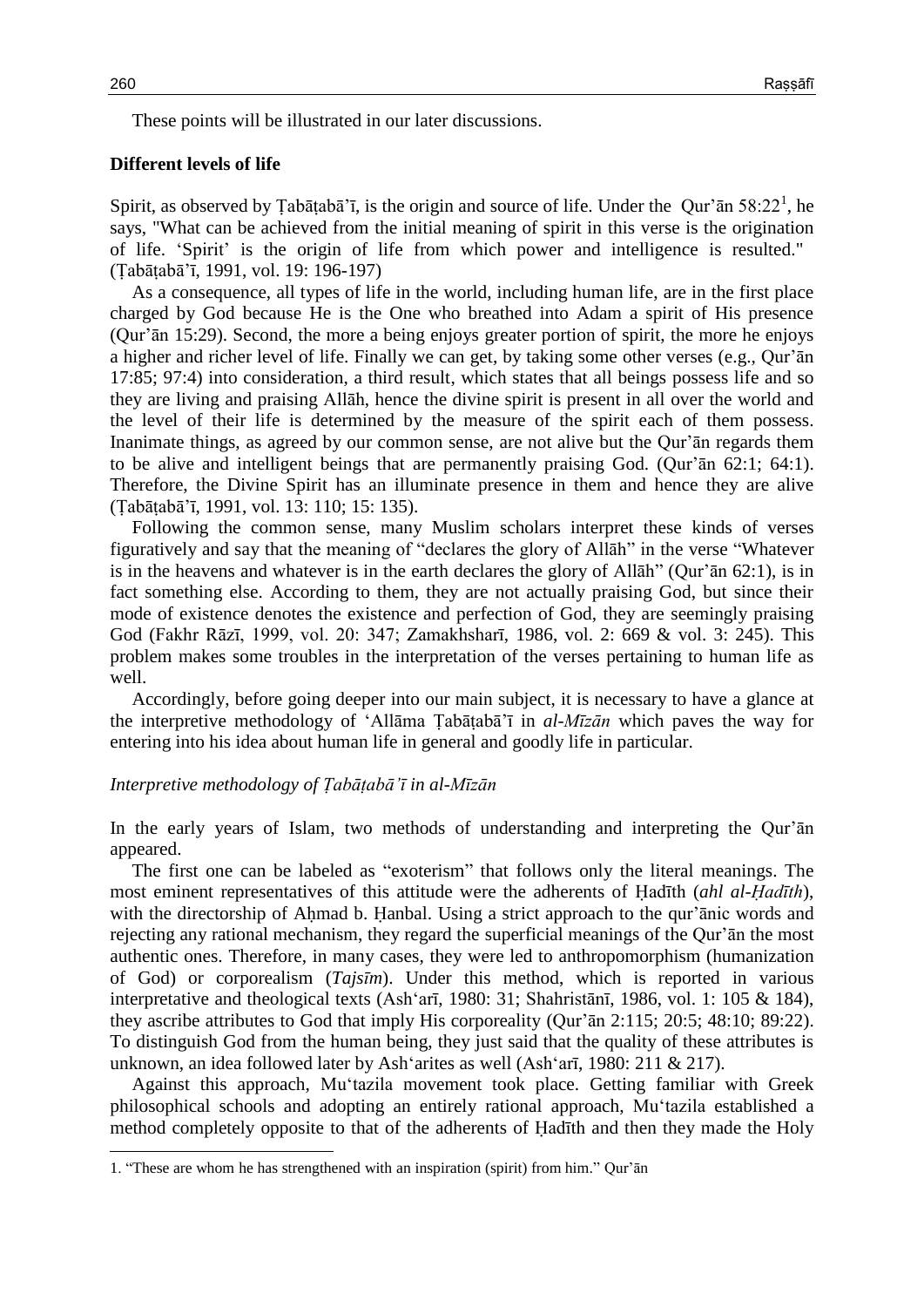Qur'ān a function of their thinking order. That is, they accepted those verses that were compatible with their rational order, but as for the verses that were not in harmony with their rational ideas, they refused to accept their literal meaning and took them as ambiguous verses. To remove the ambiguity of these verses, they quickly resorted to the symbolic meanings. (Badawī, 1971, vol. 1: 415-416)

According to them, rational data are clear and explicit because the products of the reason are not apt to undergo any ambiguity. However, revelatory teachings, due to being expressed in the form of human language, are inevitably exposed to intricacy, analogy, equivocality, metaphor, allegory, and therefore to ambiguity (Abū Zayd, 1998: 182). Thus, there appeared a kind of paradoxical conflict among them. Aiming to resolve this seeming conflict, Mu'tazila went towards metaphorical meanings. They regarded their rational system as a stable foundation and then upon it interpreted the verses that seemed to be against it. For example, they interpreted the hand of God to mean metaphorically the power of God (Zamakhsharī, 1966, vol. 3: 408) and this was a method used in all similar verses (Qāḍī 'Abd al-Jabbār, 1960, vol. 4: 174-175 & vol. 16: 381, 395; Zamakhsharī, 1966, vol. 1: 44-45 & vol. 2: 154 & 508), either the verses about diving attributes or other verses.

Both methods are subject to question. Inadequacy of exoterism in understanding the Qur'ān is more stressed when it denies any cognitive role of reason in understanding and interpretation of the Qur'ān. On the other hand, the main problem with the Mu'tazila system is that they rely on self-centered reason, which is at most a mundane reason used as a means to support our normal life and improve our livelihood and hence the qur'ānic transcendental implications are far greater than to be caught in its feeble net. Because of this, they are necessarily compelled to interpret many of the verses opposed to their self-sufficient reason metaphorically, and many of the noble teachings of the Qur'ān, accordingly, are sacrificed in this process (Suyūṭī, 1984, vol. 2: 120).

Apart from these methods, a third approach was appeared in Muslim world that is less known than the others. This method appeared at first in the works of al-Ghazālī (Al-Ghazālī, 2008: 20-25) and Ibn al-'Arabi.<sup>1</sup> Then, observing its roots in a more exalted way among the interpretative narrations of the immaculate Imāms (a), Shī'a scholars followed and supported it. Mullā Ṣadrā, the prominent Shī'a philosopher and exegete, adopted and developed this method (Mullā Ṣadrā, 1993, vol. 4: 156-158). Later on, the Late 'Allāma Ṭabāṭabā'ī in his commentary on the Qur'ān, *al-Mīzān*, greatly profited from that and developed it to some extent.

Superficial meanings are vigorously authentic in the interpretative school of infallible Imāms (a), but it does not mean that we must halt at the level of exoteric meanings, thinking that there is no way to penetrate the inner levels. Therefore, exoterism, the way agreed by *Ahl al-Ḥadīth* and then Ash'arites, cannot be approved by the Infallible Imāms (a).

Contrary to these, the third approach, as approved by Ṭabāṭabā'ī moderately, has a proper confrontation with the Qur'ān through a dialectical process. In this process, purified intellect raises itself to the high origins of revelation and takes the color of revelation without using any personal dictation or resorting to uncommon figurative meanings.

By this method, the interpreter reaches the esoteric meanings that are surprisingly in harmony with those exoteric meanings, i.e., esoteric and exoteric meanings are compatible with each other (Ālūsī, 1993, vol. 1: 11; Ghazālī, 1964: 21; Jawādī Āmulī, 2008, vol. 13: 171- 172  $\&$  212). In other words, the esoteric meanings are supported by literal meaning and hence there is no gap between esoteric and exoteric meanings. Rather, there is a firm relation between them such that the qur'ānic verses hint at these esoteric meanings and their objective

l

<sup>1.</sup> A full description of the interpretative methodology of Ibn 'Arabī is reported in: Pierre Lory, *Les Commentaires Esoteriques du Coran selon 'Abd al-Razzâq al-Qâshânî*, Paris, Les Deux Océans, 1980.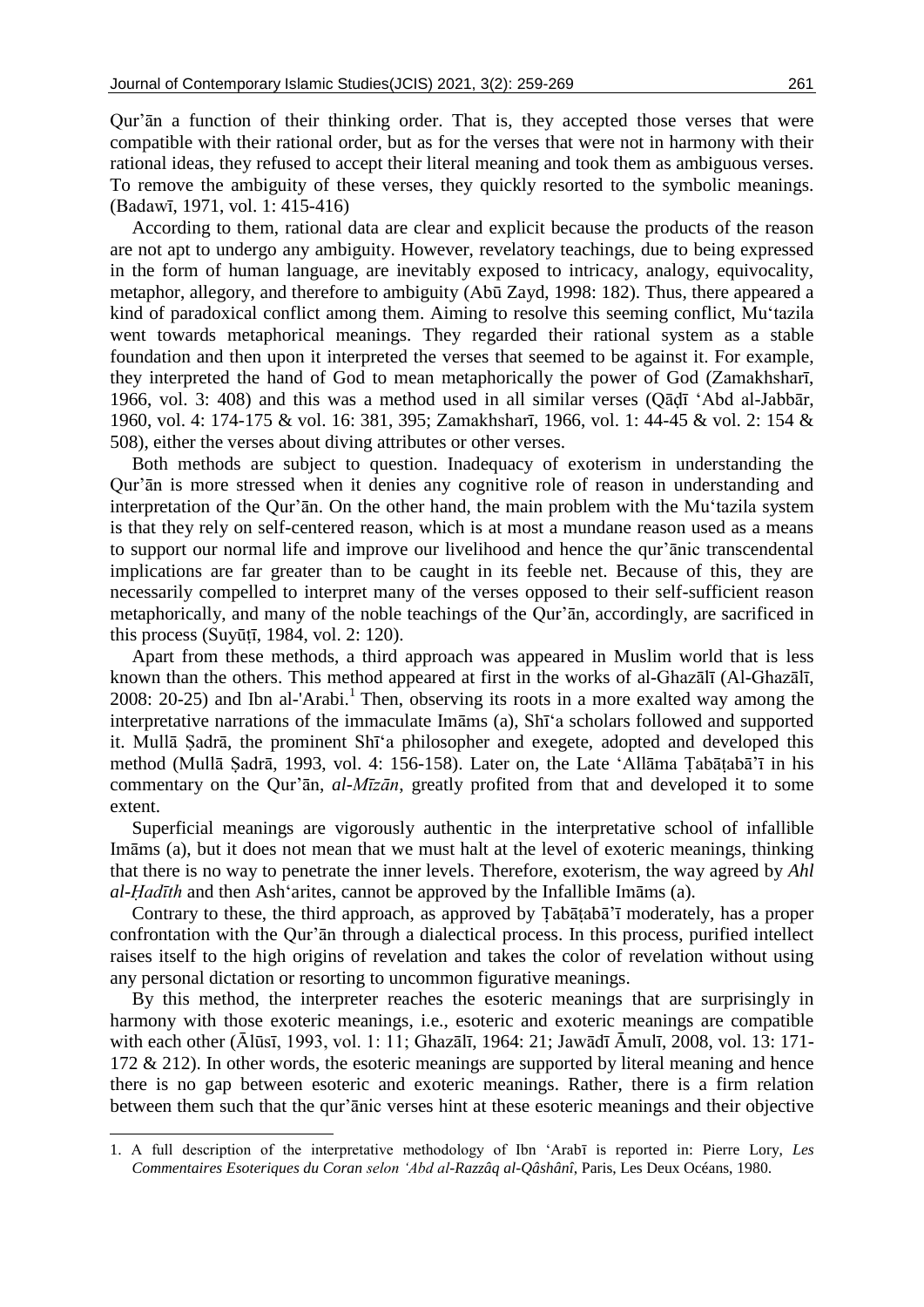origins (Ghazālī, 1993: 6-7; Jawādī Āmulī, 2008, vol. 13: 171; Lory, 2004: 54-55). Therefore, in this method, no verse is conveyed to the metaphorical meaning save some few cases that are completely prevalent in Arabic language (Ibn 'Arabī, 2010, vol. 1: 20).

Finding esoteric meanings is not possible for everyone. Mystics and divine philosophers believe that when a person succeeds to achieve the position of mystical intuition, he can see those exalted meanings hidden behind the upper levels. Ṭabāṭabā'ī followed this method in *al-Mīzān*, but beside intuition, he introduces another way for acquiring esoteric truths. According to him, reaching these truths is not limited to intuition. Instead, he uses the method of interpretation of the Qur'ān with the Qur'ān. In this method, as he described, by pondering over the qur'ānic verses and comparing them with each other, the enlightened reason can reach some levels of the inner meanings of the Qur'ān. Interpreting the Qur'ān by the Qur'ān means that by putting related verses together and contemplating them and taking into consideration the various sides of them, the esoteric meanings show gradually themselves. Tabāṭabā'ī has worked out many esoteric meanings of the Qur'ān by this method.<sup>1</sup> This method is not merely a mechanical and formal method; rather it may be compared with the Platonic dialectic. The exegete will participate in dialogue and cooperation with the Qur'ān. Reason, in this process, will raise itself to the exalted and transcendental truths (Ṭabāṭabā'ī, 1991, vol. 3: 63-64). Based on this method, he refuses figurative meanings in various places of his commentary on the Qur'ān, believing that there is no need to this attitude (e.g., Ṭabāṭabā'ī, 1991, vol. 12: 343; vol. 11: 324; vol. 7: 337).

As for the relation between the qur'ānic words and the esoteric meanings, he offers a new explanation. He describes this relation as the relation between Mathal (proverb) and its Mumathal (the general sense it refers to) (Ibid, 3, 37). In this kind of relation, the proverb presents it literal meaning, but at the same time, in a higher level, it conveys its general meaning for those who are familiar with its application. In another instance he says, "The verses don't indicate directly the objective transcendent realities that are the sources of the esoteric meanings but they somehow narrate them" (Ibid, 59).

From Ṭabāṭabā'ī's point of view, the esoteric meanings of the Qur'ān are beyond the words and utterances. They are in fact transcendental objective truths that are taken as the origin of the qur'ānic verses and are settled in *Umm al-Kitāb* (Ibid, 44 & 49; also Ṭabāṭabā'ī, 1986: 51). Following the method elaborated and developed by Ṭabāṭabā'ī, many metaphysical facts about God, the world, the hereafter, the nature of human being, etc. that are related to the realm of theology, cosmology, ontology, and epistemology, etc. will be uncovered. The advantage of these facts is that they are directly connected to and understood from the Qur'ān itself and hence they will possess a firm validity among Muslims because they are not merely some philosophical or mystical ideas that may be subjected to many questions; instead, they come out from midst of the Qur'ān.

In the following lines, we examine and pursue one of the bearings of his method about the human life and show that the result is completely new among exegetic works, which in turn shows the competence of this method in finding and uncovering some realities concerning the human being and other realms as well.

#### *The goodly life, the highest stage in the human life*

Different verses have spoken about the goodly life and have explained its meaning, results, and conditions. We examine separately three basic verses related to our subject, and some other relevant verses will be discussed under them. The first verse is as follows,

l 1. For example about the "Names of Allāh" in the Qur'ān 2:31.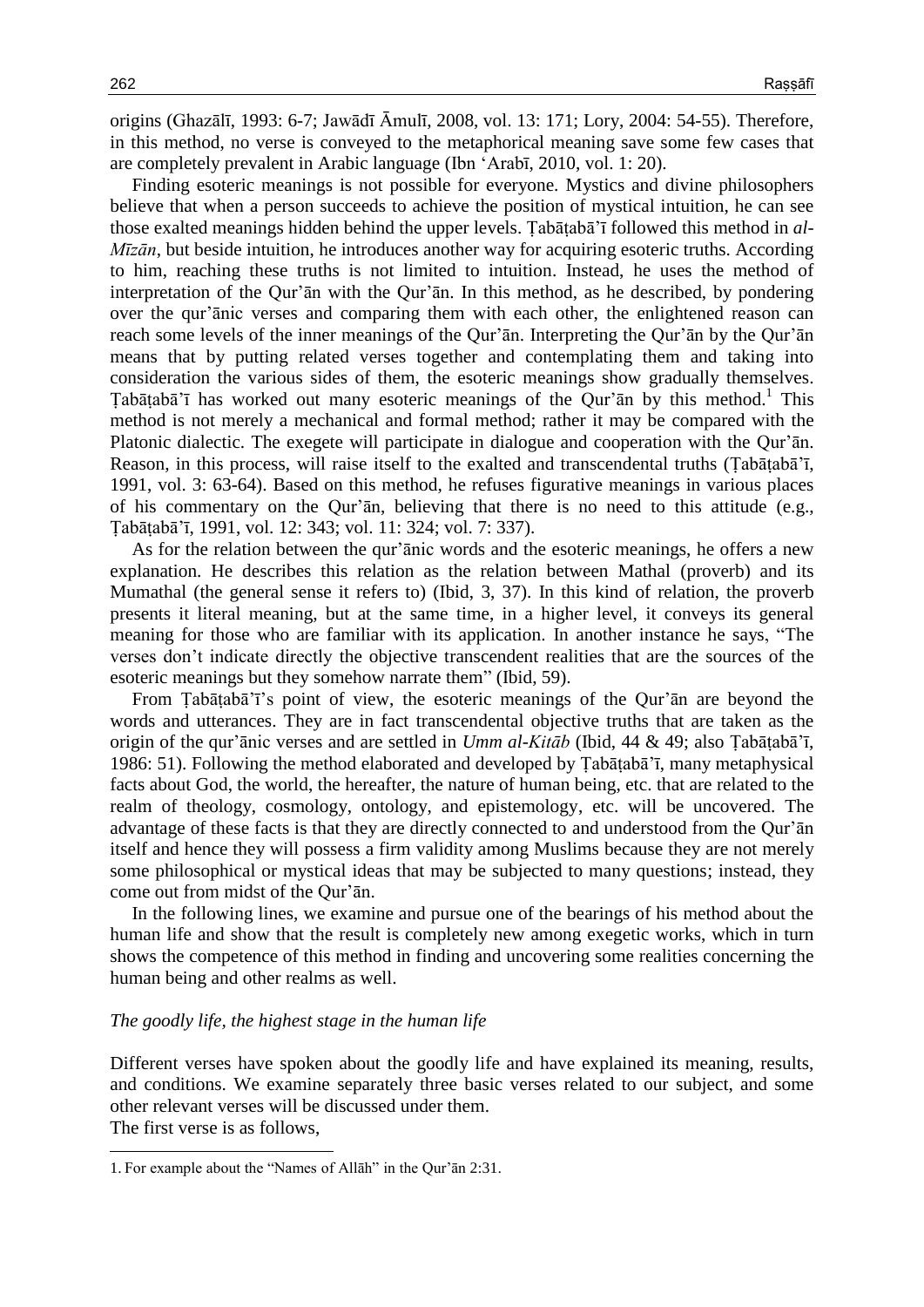"Whoever acts righteously, whether male or female, provided that he is a believer, We shall revive him with a new life and pay them their reward by the best of what they used to do" (Qur'ān 16:97). This is the only verse that directly has offered the idea of the goodly life and introduced the term "*ḥayāt ṭayyiba*" (the goodly life) into Muslim society.

The first important point explicitly mentioned in this verse is that there is no difference between man and woman in human and spiritual affairs. The Qur'ān clearly announces that there is no difference between men and women in spiritual and moral atmosphere (Ṭabāṭabā'ī, vol. 12: 341). Accordingly, both man and woman can be elevated to the level of the goodly life.

The second point is that this verse is offering a general rule, not a specific case. Thus, there is no doubt in its generality and hence it includes every person (Ibid).

The third point and the main idea of the verse is that God will grant anybody who does righteous deeds while he is a believer a new life other than the previous one, and this is the ultimate level of human life for a believer to reach (Ibid, vol. 6: 188).

#### *The meaning of the goodly life*

When we face accidentally with an old friend and notice that he is completely changed from the first day of friendship, we would normally say that he has completely turned into another person. However, it is obvious that our utterance has a figurative meaning. We certainly believe that he is still the same one that we knew, save that his manner of life is completely changed from the day we first met because he has acquired new characteristics.

Nevertheless, the question is that if this is the case with the verse we mentioned, too. It says that God will grant whoever practices righteous deeds – provided that he is a believer –a new life and he will reborn in a new level of life. Ṭabāṭabā'ī believes that if we contemplate exactly in this verse and the similar ones, we realize that it is wrong to interpret this verse figuratively (Ibid, vol. 12: 342). A believer who does righteous deeds will truly become another person, different from the other ordinary people, and he will be radically turned into another elevated kind of life, higher than the normal life of people. This new life, however, is not separated numerically from the previous one; the person who is elevated to the level of goodly life is the same as the previous one in shape and other external properties. Therefore, we do not have two persons, yet this new man transformed into new life is really different from the previous one.

Tabātabā'ī, according to the method mentioned and under another relevant verse, states that we should not interpret this verse metaphorically, as done by some other exegetes saying differently that it refers to a healthy life or living with contentment or the life in hereafter (Ibid, vol. 12: 343). According to such interpretations, a true believer lives differently from the other people, "as if" he has enjoyed a new life. Ṭabāṭabā'ī thinks differently and says that we must follow the literal meaning of the verse and say, "he 'really' enjoys a New life" (Ibid, 342; vol. 19: 197). Thus, avoiding any kind of metaphorical mode of speech, we must say that a pious believer, beside his common life shared by the others, will possesses a particular spirit with which he will reach another new life with the novel results (Ibid). In fact, he will experience a completely new world.

This point is differently explained by the idea of "substantial motion" of Mullā Ṣadrā (1572-1635 CE), the most celebrated Iranian Shī'a philosopher. As a philosophical rule, this idea is applied to everything in the world including human beings. According to it, any change occurred in the level of the accidents is related to a change happened within the essence; therefore, any accidental change, physical or spiritual, is due to a basic substantial change (Mullā Ṣadrā, 1990, vol. 3: 75-105).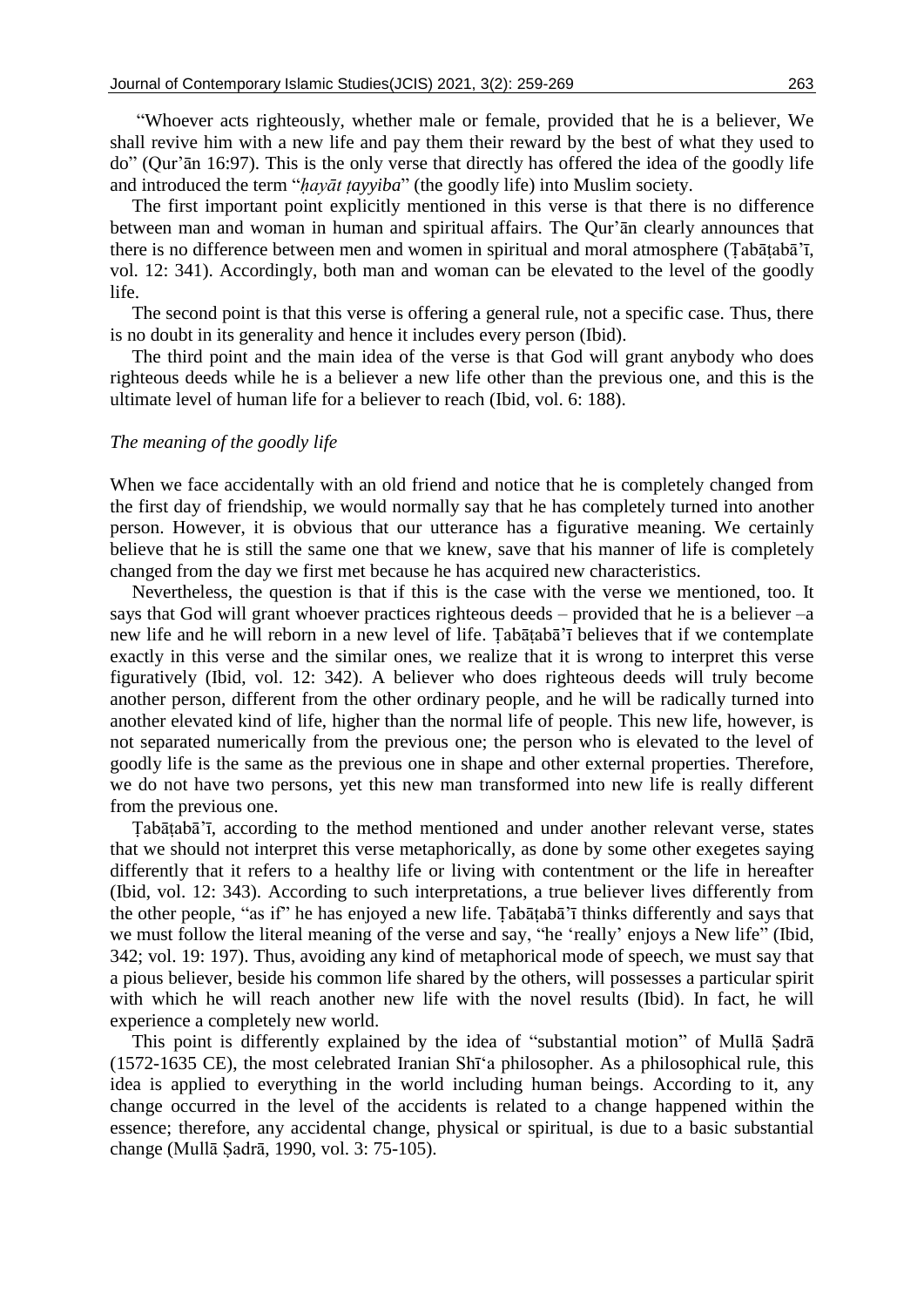The application of this idea in the realm of spirituality will end in this point that all human qualities, good or bad, are rooted in some substantial evolutions. Put simply, good characters are the manifestations of an elevated soul and bad ones show a degenerated soul. Normally we believe that all people are the same in substance, possessing some different outward qualities, like a man who wears the best and beautiful dresses and a man who wears dirty ones; without dresses, they are the same. However, according to Mullā Ṣadrā and his followers, the human in his progressive way is united with virtues or vices he gains and they become a part of his essence. This process causes the human to be derived out of his initial existential position and gradually transform to another level of life and personality, although the reality of his new personality is revealed only in hereafter. Mullā Ṣadrā has explained this idea in several occasions in his works (q.v. Mullā Ṣadrā, 1990, vol. 9: 19-20).

To illustrate this point, we can benefit from an example. When some rennet of cheese is added to milk, this milk is not the previous one soon after and it changes to another thing, i.e., cheese. Likewise, if a germ enters milk, the milk will grow to be molded and polluted. As a philosophical principle, Mullā Ṣadrā argues that everything, including human beings, gains its identity and reality from its last difference. When applied to human beings, it reveals that human beings have possessed no fixed difference and accordingly no fixed quiddity; thus, they are able to make themselves by their thoughts and deeds (Mullā Ṣadrā, 1990, vol. 2: 32-  $36 \& 189$ .<sup>1</sup> This philosophical idea shows us that the identity and personality of human beings is affected by what they think and what they do. Due to their thoughts and deeds, they gradually turn into different kinds of beings, although they are the same in apparent form. In hereafter, when the vials are removed, the real personality of everyone will reveal; thus, according to some traditions, some people are appeared as the brilliant beings and some of them in the form of some animals (Majlisī, 1983, vol. 46: 261).

The second verse is as follows:

"Is he who was lifeless, then We gave him life and provided him with a light by which he walks among the people, like one who dwells in a manifold darkness which he cannot leave? To the faithless is thus presented as decorous what they have been doing" (Qur'ān 6:122).

This verse offers a proverb depicting the state of the believer and the non-believer. Before the enjoyment of the divine guidance, the human is like a dead person without any sense and movement. Nevertheless, after he gains success to embrace faith with God's satisfaction, he is like a person whom God has revived and has given a light by which he can realize the right from the wrong and hence go safely everywhere he pleases. The unbeliever, however, is within the darkness and the gloom of ignorance, and has no way of rescuing and escaping.

Therefore, this verse is offering some facts under the guise of an allegory, wherein perdition and deviation is likened to death. Faith and guidance are likened to the life, to be guided towards the faith is compared to reviving, and ignorance is related to the darkness. Therefore, it seems that the words "light" and "revive" are intended to have their figurative meanings. What can be said about this verse? Is there any evidence to show that "light" and "revive" in this verse have their real senses? One may say that the first verse must be also interpreted like this verse in a figurative manner. However, Ṭabāṭabā'ī believes that the first verse is offering a decisive principle and hence has a fixed meaning, so we must interpret the second one on the basis of the first one (Tabatabai, 1991, vol. 7: 337). He states,

It is hard for common people to believe that a person could have a kind of life other than the animal life that is the source of sense, pleasure, and willing movements. An ordinary person is living in material atmosphere and thus knows and comprehends everything materialistically. In his eyes, there is no fundamental

l

<sup>1.</sup> Some comparative studies have been made between Mullā Ṣadrā and Existentialism in this regard. (q.v. Ḥasanzāda, 2006: 60-74).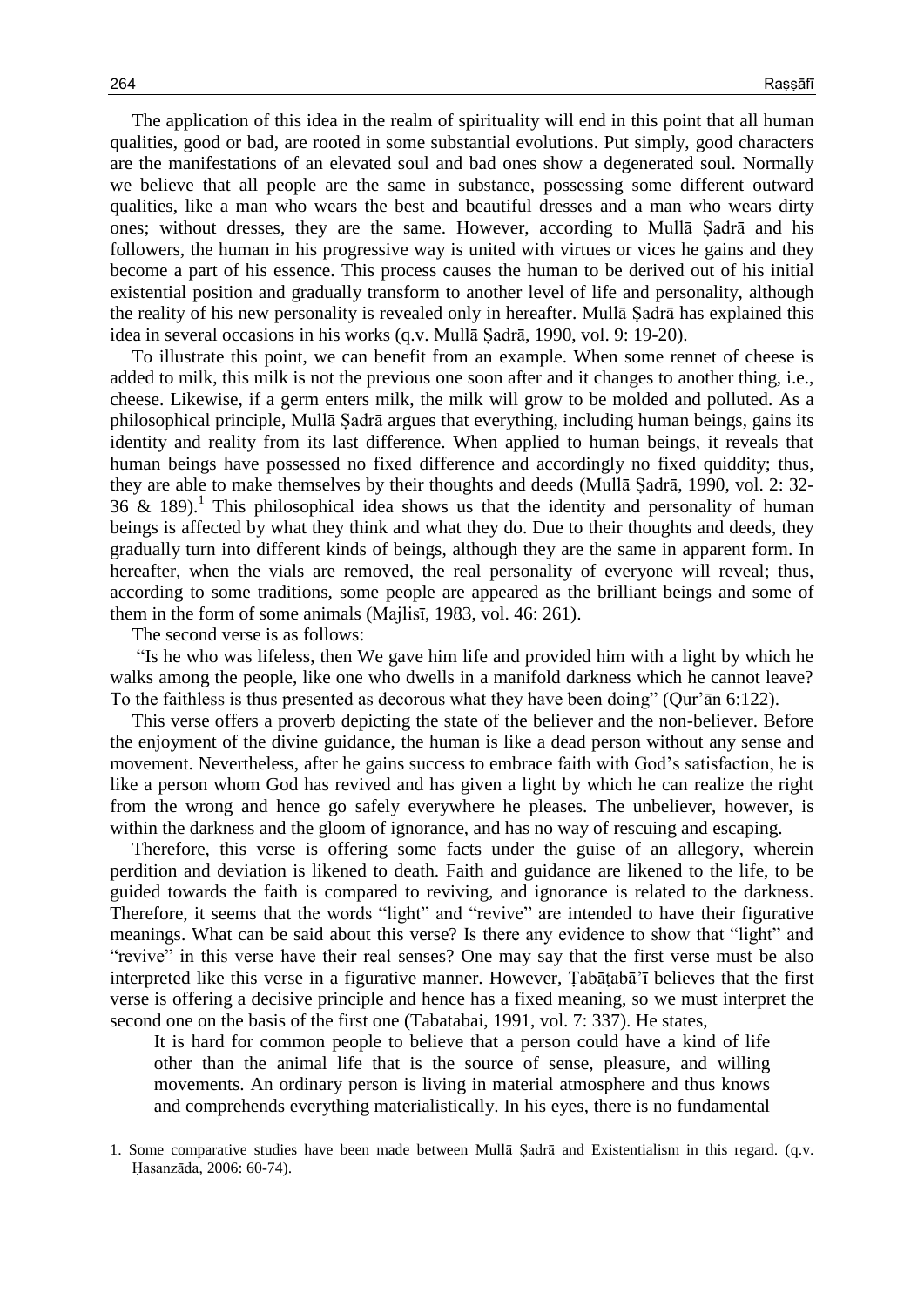and substantial difference between a believer and an infidel, and both of them are enjoying the same life. Therefore, if you want to say that an infidel is really dead in comparison to a true believer, you must put it under an allegory to take this point closer to the horizon of his understanding. However, we must notice that the life and the light in this verse have their real meaning as objective facts implanted in the essence of the believers. The life of believers deserves to be called life more than that of ordinary people, as human life deserves more to be called life than that of the animal life (Ṭabāṭabā'ī, 1991, vol. 7: 336-338).

Finally, the third related verse is as follows:

"[O, Messenger!] You will not find any people who believe in Allāh and the Day of Resurrection yet establish Friendship with those who oppose Allāh and His Messenger, even if they be their fathers or their sons or their brothers or their relatives. Allāh has Written Faith in their hearts and has fortified them with a spirit from His presence. And He will admit them to the gardens in which streams flow to dwell therein forever. Allāh will be well pleased with them; and they will be grateful and well pleased with Him: They are the members of the Party of Allāh; know that the party of Allāh shall surely succeed" (Qur'ān 58:22).

Spirit, according to Tabātabā'ī, is the source of life from which the power and awareness are issued. God states that He will strengthen the believers with a spirit of himself. It means that He will grant them a new life; believers, beyond the spirit shared by the unbelievers, have another spirit by which they have an elevated level of life with new power and new learning and knowledge (Ṭabāṭabā'ī 1991, vol. 19: 197). By saying this, he rejects all the figurative meanings presented by the other interpreters (Ibid).

## *Awareness of the goodly life*

Those who reach the level of the goodly life realize that they are experiencing a new world. An important point here is that there is a great distance between the goodly life and the life of normal people, as the common human life is greatly different from the animal life (Ibid, vol. 7: 338). We as human beings see a big distance and gap between our life and animals, and even we probably characterize this distance as infinite. Then, we must notice that the distance between a prophet, an infallible Imām, or whoever has reached the level of the goodly life and the other people is not imaginable, although we are ignorant about this fact.

An important question here regards the reason for this claim that a believer who reaches this level of life is aware of its new condition in this very world. In response, Ṭabāṭabā'ī says,

One of the strong reasons for this claim is that this new life has some real results. If a man, after faith and righties actions, gains certain high qualities and sees himself to have some new abilities that the others lack them, it means that he has reached the level of the goodly life. (Ibid)

Therefore, the goodly life is open to be verified by a kind of spiritual experience.

## **Semantic relations**

One of the most important advantages of *al-Mīzān* is the establishment of some relations between the concepts related to the topic under discussion. The goodly life, as developed by Ṭabāṭabā'ī, is related to light, openness of heart, right pass, the peace, the party of God, God's pleasant, and *Wīlāya*.

"Insightful light" is one of the concepts connected to the goodly life as its result (Ibid). In the Qur'ān 6:122, God mentions the word "light" after "life and revive." Ṭabāṭabā'ī says that the word "light" refers to the knowledge derived from faith. One of the results of interpreting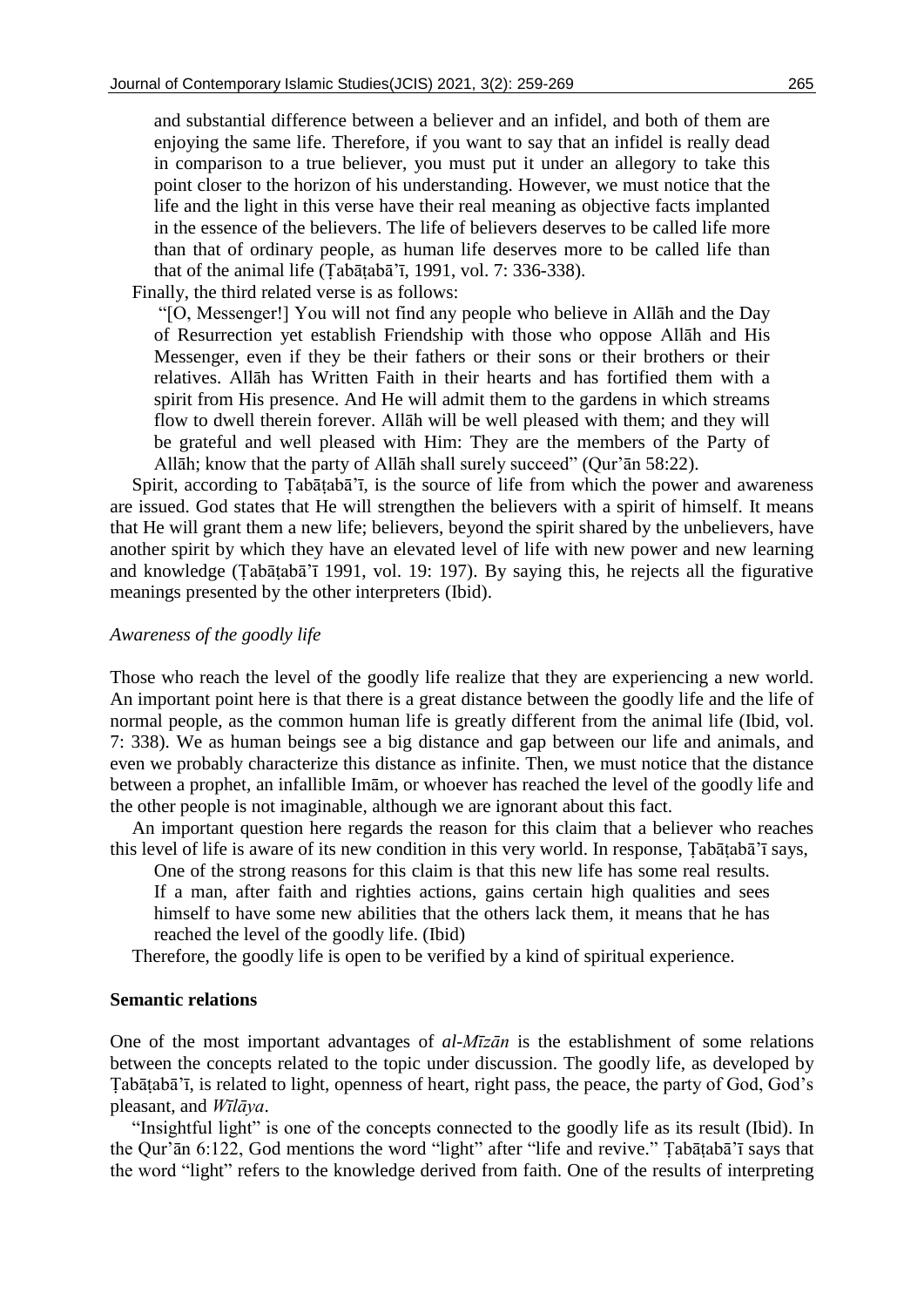this light as knowledge is that the believer will find the right path during his social life, which is like a dark way and dangerous crag, so that during his lifetime he recognizes the nature of actions. Therefore, he follows the actions which help him in the way of salvation and avoid those that are harmful for his faith<sup>1</sup> (Tabāṭabā'ī 1991, vol. 7: 339).

God then says, "Whomever Allāh desires to guide, He opens his chest to Islam" (Qur'ān 6:125). This verse and the verses after it are in fact explaining the concepts related to the goodly life and interpreting the previous verses in other words. In this explanation, God introduces "openness of heart" (*Sharḥi ṣadr*) as the first entrance to the goodly life. If God wants someone to be guided and led to the goodly life, He will develop, as the first step, his existential capacity and strengthen his feeling in seeking the truth until he submits his will to God and he does not refuse to worship God at all. Then he will be able to accept any true saying presented to him and do any righteous actions he faces (Ibid, 342), a procedure that lead him to the goodly life.

The "opening heart" is also mentioned in some traditions as the doorway to good, which is a necessary stage in gaining the goodly life. It is quoted from Imām al-Ṣādiq (a) as saying,,

If God, honored and glorified, decides to make one of his servants good [lead him to the happy life], He will drive a share of light into his heart and open his ears of heart and appoint an angel to lead him to righteous deeds and prevent him from bad actions … then Imām (a) recited the verse we mentioned above. (Kulaynī, 2009, vol. 1: 166)

Following to the openness of heart, God says, "This is the straight path of your Lord" (Qur'ān 6:126).

The "right path" is another related concept to the goodly life. Then He says, "For them shall be the abode of peace near their Lord and He will be their guardian because of what they used to do" (Qur'ān 6:127).

This is expressive of another character of true believers. "Salām" here means both inward and outward health. It happens when a true believer arrives at a level of life that is far from internal and external plagues and afflictions. The house of health is a place devoid of death, disease, poverty, stress, want, worry, and sadness, and this place is the promised paradise that these believers sense it in this world, too. It is noteworthy that the level of their paradise is very exalted and higher than that of the other believers (Ṭabāṭabā'ī 1991, vol. 7: 345).

God continues that their place is by God and they choose God as their guardian. Those who possess the goodly life are in the stage of God's Guardianship (*wīlāya)* (Ibid).

"Divine friends," those who has reached the state of *wīlāya*, feel even in this world the promise of paradise and the house of peace. They do not fear anybody and they are not worried about losing anything, property, or their family and relatives (ibid).

"The party of God" is one of the other related concepts to the goodly life. In the end of the third verse mentioned above, God says that the true believers are the party of God, "They are Allāh's party. Look! The party of Allāh is indeed felicitous!" (Qur'ān 58:22).

#### *The state of wīlāya as the sign of reaching the goodly life*

We can understand from the points mentioned by Tabātaba i about the goodly life that a believer will arrive at this kind of life when he reaches the state of *wīlāya* (Ibid, 337 & 345).

In the previous verse we read, "They shall have the abode of peace with their lord, and He is their guardian because of what they did" (Qur'ān 6:127).

 $\overline{\phantom{0}}$ 

<sup>1.</sup> This point is referred to in the Qur'ān 57:28. He says, "The light in the verse is a kind of knowledge that comes from the faith and helps the believer to live safely and preserve his faith during his lifetime. In the next part, the relation between knowledge and light will be explained more" (Ṭabāṭabā'ī, 1991, vol. 19: 174).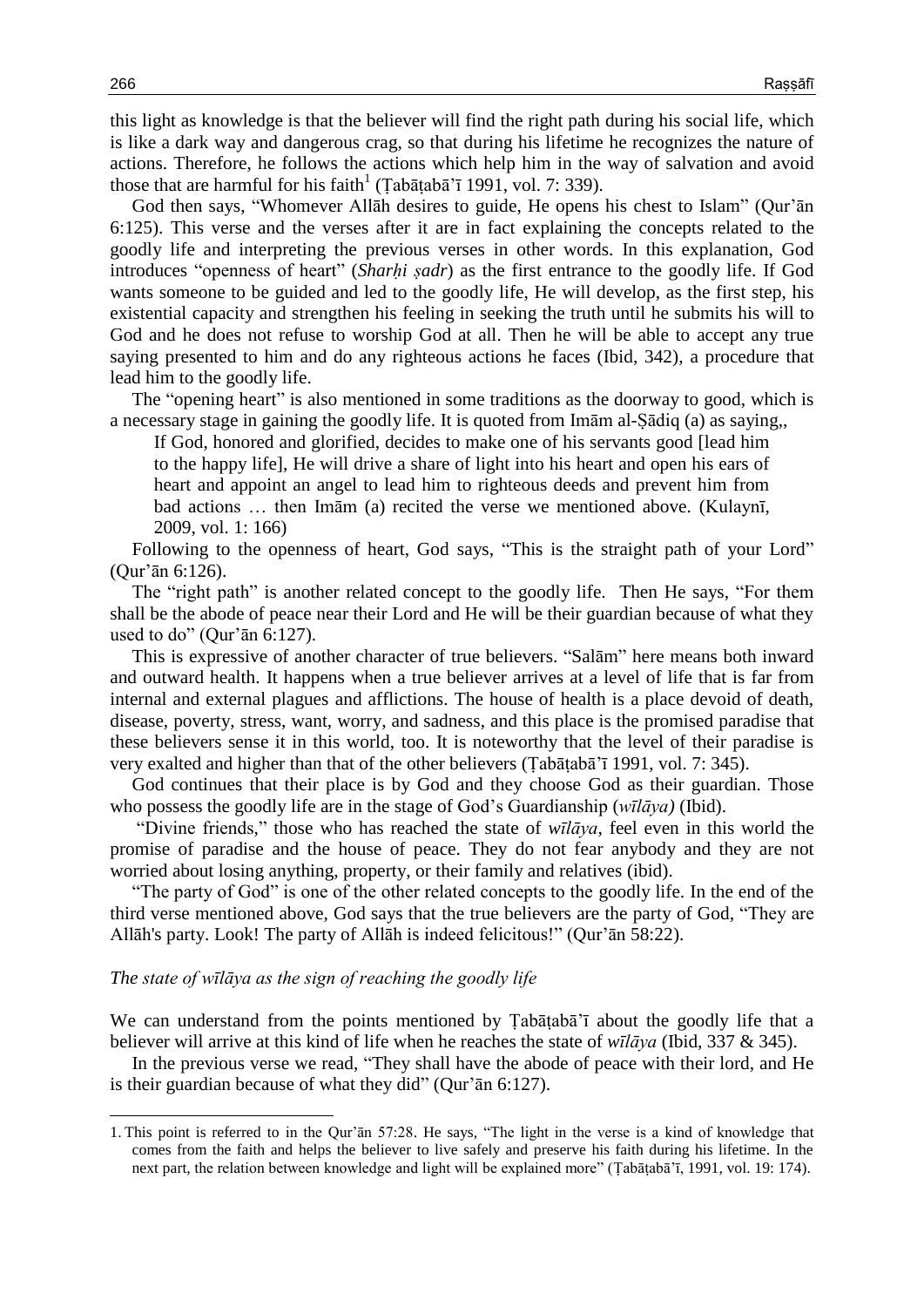It shows that those who have arrived at the level of the goodly life are under God's guardianship and friendship, i.e., the state of *wīlāya.* In this state, engaging deeply with the requirements of monotheism, the human does not see any effective agent in the world save God and hence he does not fear anybody or anything (Ibid, vol. 10: 90).

Explaining the Qur'ān 10:62-64, Ṭabāṭabā'ī says,

Different meanings are offered for "*wīlāya,*" but it means originally the removal of veils between two things so that there is no differentiation between them because all the veils have been removed. Then this meaning was used for any kind of closeness and nearness between two things, either spatial or spiritual. (Ibid, 88)

In Islamic spiritual wayfaring, the state of *wīlāya* is ranked among the higher levels and states of wayfaring. The number of the level of *wīlāya* in *Sad Maydān,* written by Khāja 'Abdullāh Anṣārī, is 78 of 100. The meaning of *wīlāya* in Islamic spiritual books is limited to a particular spiritual state but it is clearly categorized among the final levels. In another division, spiritual states are divided to three general levels: *Islam*, '*Imān*, and *Iḥsān*. The last level is the highest level (Fannary, n.d.; 65). Those who prosper to arrive at the level of Ihsan, in fact, enter the realm of *wīlāya* and gain real certitude (*Ḥaqq al-Yaqīn*).

## *The outcomes of the goodly life*

Since a new spirit and accordingly a new life are granted to the believer who arrived at the level of goodly life, it must be followed by some results.

In different parts of *al-Mīzān,* Ṭabāṭabā'ī refers to the results and outcomes of the goodly life. In one occasion, he depicts the conditions of their life as follows,

- There is no fatigue, meanness, and misery in that life. The possessors of the goodly life are drowned in the divine love and satisfied with its closeness. They receive nothing but good and face nothing save happiness. They live in security and peace without any fear and worry. They also see what the others cannot see and hear what the others cannot hear. Their reasons reach the points that the others have no way to them and their will and intention is different from the others as well, although their actions are similar to the others. Therefore, they must have a kind of knowledge and will beyond the knowledge and the will of others. (Ṭabāṭabā'ī, 1991, vol. 7: 337-338)
- He also states, "They possess a light that gives them insight" (Ibid, 338). He also asserts, "Their new life is in company with tranquility and spiritual pleasure. They feel in themselves a kind of unlimited and indescribable elegance, perfection, power, honor, joy, and pleasure. In this new life, they enjoy the divine blessings constantly and do not see any discomfort and displeasure. (Ibid, 12: 342)

In the third verse that was mentioned above, God, after saying that "We strengthen the faithful with an inspiration from our part and so grant them a new life," states that these people will enter paradise in the hereafter but this paradise is in company with the "divine satisfaction," which is not achieved by everyone. As He says, "He will cause them to enter gardens beneath which rivers flow, abiding therein; Allāh is well-pleased with them and they are well-pleased with him" (Qur'ān 58:22). Therefore, they enter the paradise of pleasure.

They also may gain some new abilities. As they have a kind of superior knowledge and thus they can distinguish between right and wrong, they also have a greater power in reviving the side of right and rendering the side of wrong futile (Ibid, 12:342).

When reflected deeply, these results show us that the arrival of any believer to the level of the goodly life must be regarded as an auspicious event in the world. The existence of such persons with those high characters is regarded as a golden opportunity for the society.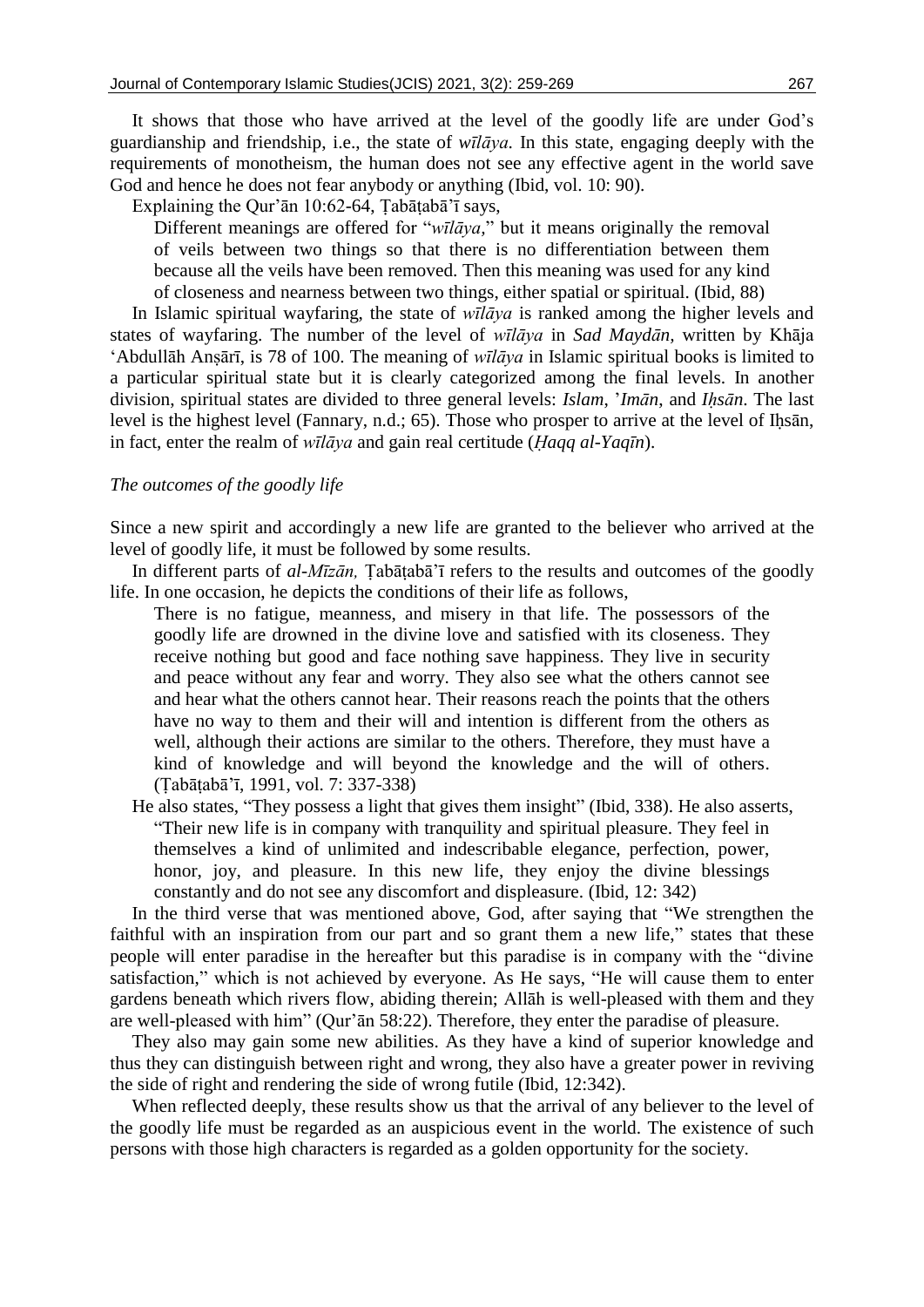Those who have granted the goodly life see everything belonging to God but this idea does not drive them to be unemployed or leisured. Rather, they are the most active people. If they acquire wealth, however, they will spend it in the way of God. Likewise, if they lose their wealth or position, they do not get upset or feel sad. This fact is evident by observing the lifestyle of the infallible Imāms (a) or some other true believers.

They do not fear anything and anybody; they just seek God's satisfaction. On the other hand, they have the power of knowing the right from the wrong. Therefore, they are the only ones who can properly face any social deviations.

Since they have a kind of elevated and promoted knowledge and power, their feelings and affections are very intense; they cannot see and endure others' hunger, starvation, tyranny, violence, immoral actions, discrimination, etc.

They do not make any difference between the people, because they see all the people as God's Servants who deserve to be honored. They can regulate the social orders in such a manner that everyone reach his ultimate happiness.

In sum, if you put those excellent characters together, you can infer many benefits and advantages that they can provide for the people in various social and personal realms.

#### **Conclusion**

Regarding the points offered in this paper, some remarkable results are as follows.

First, the interpretative method articulated by Ṭabāṭabā'ī is properly deserved to be noticed. Taking advantage of this method may reveal so many profound qur'ānic hidden teachings and unknown realities concerning moral and social problems and solve our increasing problems.

Second, the goodly life, as elaborated on in *al-Mīzān,* is a new qur'ānic idea inferred by his new approach in interpretation. It was stated, however, by Mullā Ṣadrā in his philosophical works, but as a qur'ānic teaching and a more elaborated approach, it is brand new.

Third, the idea of the goodly life opens a limitless way in front of us and shows that every believer can persist on his faith and righteous deeds until he prospers to gain God's satisfaction and enter a new infinite pleasant and goodly life with astonishing results and outcomes.

Forth, the existence of the possessors of the goodly life is very useful in society.

Finally, by a deep study of the goodly life, we can realize the prominent position of the Prophets and Imāms (a) and – following them – the elite and the saints. Prophets, due to the Holy Spirit granted to them by God, are really different from the others. The Holy Spirit does not make Prophets to be numerically two persons, but a prophet is exposed to such alteration that he turns completely into a new person and takes a new personality.